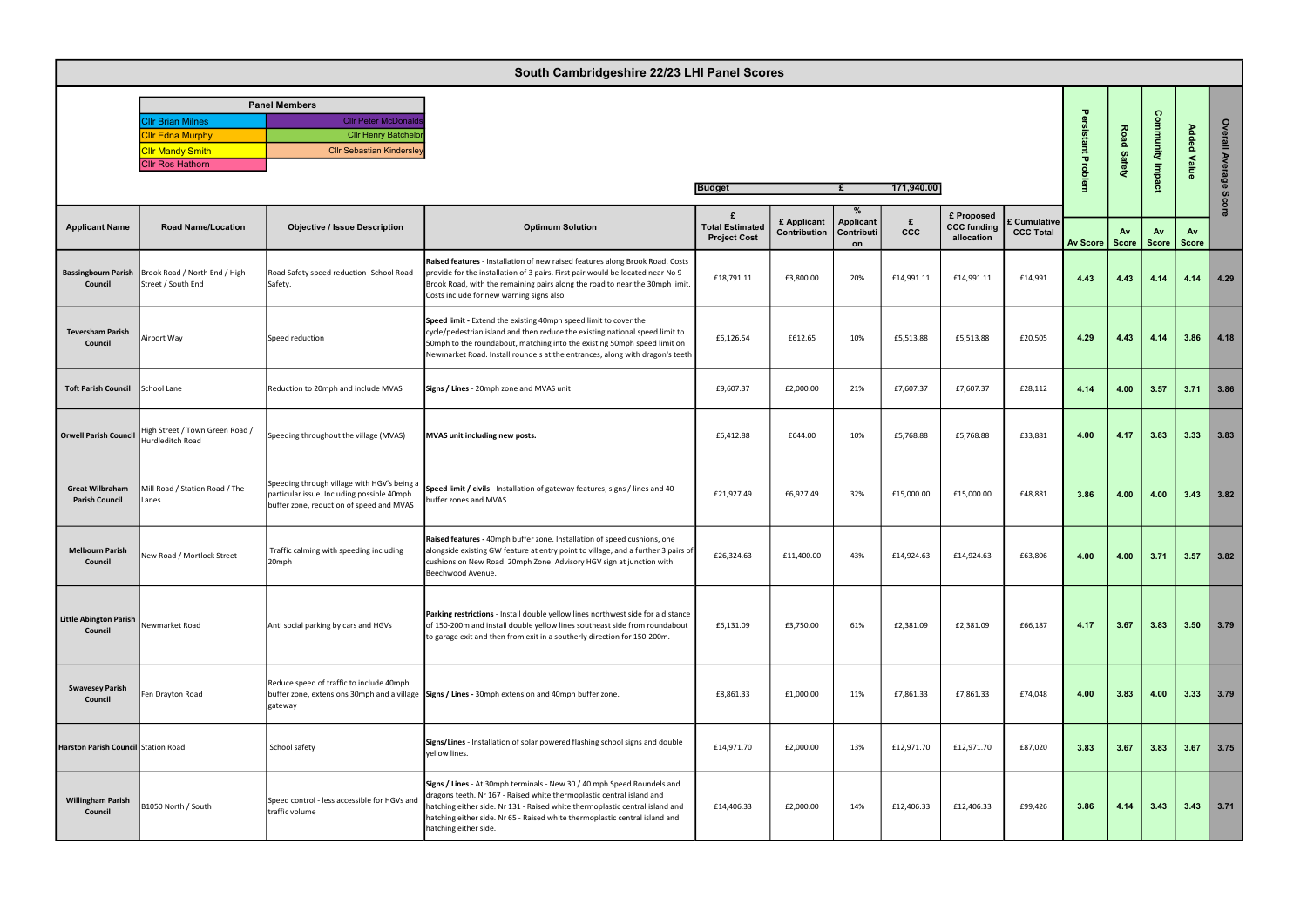| <b>Dry Drayton Parish</b><br>Council  | <b>Oak Crescent</b>                                                                                        | Anti-social and unsafe parking damaging<br>existing highway verge. Creation of parking<br>spaces and use of parking restrictions to<br>prevent current parking issues in area. | Civils - Create a layby near bus stop adjacent to footway. Realign HB2 kerbs to<br>edge of existing footway and taper in/out. At eastern extent asphalt 2.5m<br>offset from edge line to create similar construction to layby to allow vehicles<br>to park parallel - this avoids tree root issues.                | £19,835.64 | £4,836.00  | 24% | £15,000.00 | £15,000.00 | £114,426 | 3.83 | 3.33 | 4.00 | 3.50 | 3.67 |
|---------------------------------------|------------------------------------------------------------------------------------------------------------|--------------------------------------------------------------------------------------------------------------------------------------------------------------------------------|--------------------------------------------------------------------------------------------------------------------------------------------------------------------------------------------------------------------------------------------------------------------------------------------------------------------|------------|------------|-----|------------|------------|----------|------|------|------|------|------|
| <b>Litlington Parish</b><br>Council   | South St / Meeting Lane                                                                                    | Speed reduction and increased road safety                                                                                                                                      | Raised features - 2 pairs of speed cushions on approach to right turn within<br>one way system.                                                                                                                                                                                                                    | £17,209.82 | £2,500.00  | 15% | £14,709.82 | £14,709.82 | £129,136 | 3.83 | 3.83 | 3.83 | 3.17 | 3.67 |
| <b>Fulbourn Parish</b><br>Council     | Shelford Road                                                                                              | Speeding including 40mph buffer zone, pinch<br>points or cushions, speed camera and<br>additional signage                                                                      | Raised Features - Installation of 40mph buffer zone and speed cushions on<br>Shelfords Road.                                                                                                                                                                                                                       | £20,300.30 | £10,000.00 | 49% | £10,300.00 | £10,300.00 | £139,436 | 4.14 | 3.57 | 3.43 | 3.43 | 3.64 |
| Foxton Parish Council                 | Fowlmere / Barrington / Shepreth<br>Road                                                                   | Speed calming / road safety                                                                                                                                                    | Signs / Lines & MVAS - Installation of gateway features, signs / lines and 40<br>buffer zones. & 2x MVAS                                                                                                                                                                                                           | £18,810.81 | £4,500.00  | 24% | £14,310.81 | £14,310.81 | £153,747 | 4.00 | 3.33 | 3.83 | 3.33 | 3.63 |
| <b>Thriplow Parish</b><br>Council     | Middle Street / Fowlmere Road /<br>Church Street / School Lane                                             | Speeding throughout the village (MVAS)                                                                                                                                         | <b>MVAS</b> unit                                                                                                                                                                                                                                                                                                   | £6,772.66  | £1,400.00  | 21% | £5,372.66  | £5,372.66  | £159,120 | 4.00 | 3.83 | 3.33 | 3.33 | 3.63 |
| <b>Madingley Parish</b><br>Council    | Madingley Road                                                                                             | Speeding and pedestrian safety<br>mprovements.                                                                                                                                 | Signs / Lines - Warning signs on A1303 and SLOW markings on road. Look to<br>rationalise existing signs and remove what is no longer needed.                                                                                                                                                                       | £4,597.85  | £525.00    | 11% | £4,072.85  | £4,072.85  | £163,192 | 4.00 | 4.00 | 3.14 | 3.29 | 3.61 |
| Hatley Parish Council   Main Street   |                                                                                                            | Speed reduction                                                                                                                                                                | Signs/Lines - Installation of 30mph limit through Hatley St George                                                                                                                                                                                                                                                 | £15,868.91 | £1,587.00  | 10% | £14,281.91 | £14,281.91 | £177,474 | 3.67 | 3.67 | 3.67 | 3.33 | 3.58 |
| <b>Heydon Parish Council</b>          | Fowlmere Road / Heydon Lane /<br>Chishill Street                                                           | Speeding throughout the village (MVAs)                                                                                                                                         | MVAS unit                                                                                                                                                                                                                                                                                                          | £6,412.88  | £1,000.00  | 16% | £5,412.88  | £5,412.88  | £182,887 | 3.67 | 3.33 | 3.83 | 3.33 | 3.54 |
| <b>Duxford Parish Council</b>         | Moorfield Road / Chapel Street /<br>Hinxton Rd / St Peter's Street                                         | Introduction of 20mph to reduce speed and<br>increase road safety                                                                                                              | Signs / Lines - 20 mph Zone                                                                                                                                                                                                                                                                                        | £6,518.18  | £651.82    | 10% | £5,866.36  | £5,866.36  | £188,754 | 4.00 | 3.50 | 3.50 | 3.17 | 3.54 |
| Council                               | Guilden Morden Parish Ashwell Road / Potton Road / Trap<br>Road                                            | Traffic calming at 3 access entries to village<br>including 40mph buffer zones                                                                                                 | Speed limit / civils - Installation of 40 buffer zones                                                                                                                                                                                                                                                             | £17,694.99 | £2,694.99  | 15% | £15,000.00 | £15,000.00 | £203,754 | 3.83 | 3.83 | 3.33 | 3.17 | 3.54 |
| Linton Parish Council Village Wide    |                                                                                                            | Improve safety and address congestion,<br>parking and speeding throughout the village<br>including DYL, YL, parking bays, reduction to<br>20mph, improve signage               | Signs / Lines - Install double yellow lines along High Street, locations to be<br>discussed with Parish Council. Mark out<br>parking bays in lay-by on High Street outside the Public House. Install double<br>yellow lines at the junction of the sides roads off of High Street, to prevent<br>dangerous parking | £6,681.09  | £668.11    | 10% | £6,012.98  | £6,012.98  | £209,767 | 3.83 | 3.17 | 3.50 | 3.67 | 3.54 |
| <b>Whittlesford Parish</b><br>Council | lill Farm Road                                                                                             | Speed reduction to 30mph and moving the<br>40mph further back to create a buffer zone                                                                                          | Signs / Lines - Install dragon's teeth road markings at existing 40mph speed<br>limit, refresh 40mph roundel and red<br>surfacing. Install a village gateway on western side of carriageway. Install a<br>50mph speed limit on top<br>of the existing 40mph speed limit through to A505.                           | £14,249.54 | £1,424.95  | 10% | £12,824.59 | £12,824.59 | £222,591 | 3.67 | 3.83 | 3.50 | 3.17 | 3.54 |
| Barton Parish Council   High Street   |                                                                                                            | Temp 20mph (covid) to a perm 20mph speed<br>limit & possible 20mph on Barton Greenways                                                                                         | Signs / Lines - Installation of 20mph Zone on High St.                                                                                                                                                                                                                                                             | £11,034.95 | £5,000.00  | 45% | £6,034.95  | £6,034.95  | £228,626 | 3.43 | 3.71 | 3.43 | 3.57 | 3.54 |
| <b>Shepreth Parish</b><br>Council     | Village Wide including; Fowlmere<br>Road / Barrington Road / Station<br>Road / Meldreth Road / High Street | Speed monitoring (MVAS)                                                                                                                                                        | MVAS unit including new posts.                                                                                                                                                                                                                                                                                     | £6,119.05  | £700.00    | 11% | £5,419.05  | £5,419.05  | £234,045 | 3.86 | 3.57 | 3.43 | 3.29 | 3.54 |
| <b>Girton Parish Council</b>          | Thorton / St Margaret's Road /<br><b>Weavers Field</b>                                                     | Junction improvement by parking<br>restrictions (DYL) to include replacement of<br>bollards                                                                                    | Signs / Lines - DYL's and bollards                                                                                                                                                                                                                                                                                 | £10,237.34 | £1,200.00  | 12% | £9,037.34  | £9,037.34  | £243,083 | 3.50 | 3.83 | 3.33 | 3.33 | 3.50 |
| <b>Horningsea Parish</b><br>Council   | Clayhithe Road                                                                                             | Road narrowing / priority narrowing at the<br>northern entrance of village. Including<br>formalised footway                                                                    | Civils - Chicane feature at entry to village at 30mph start                                                                                                                                                                                                                                                        | £18,227.96 | £3,228.00  | 18% | £14,999.96 | £14,999.96 | £258,082 | 3.71 | 3.71 | 3.29 | 3.29 | 3.50 |